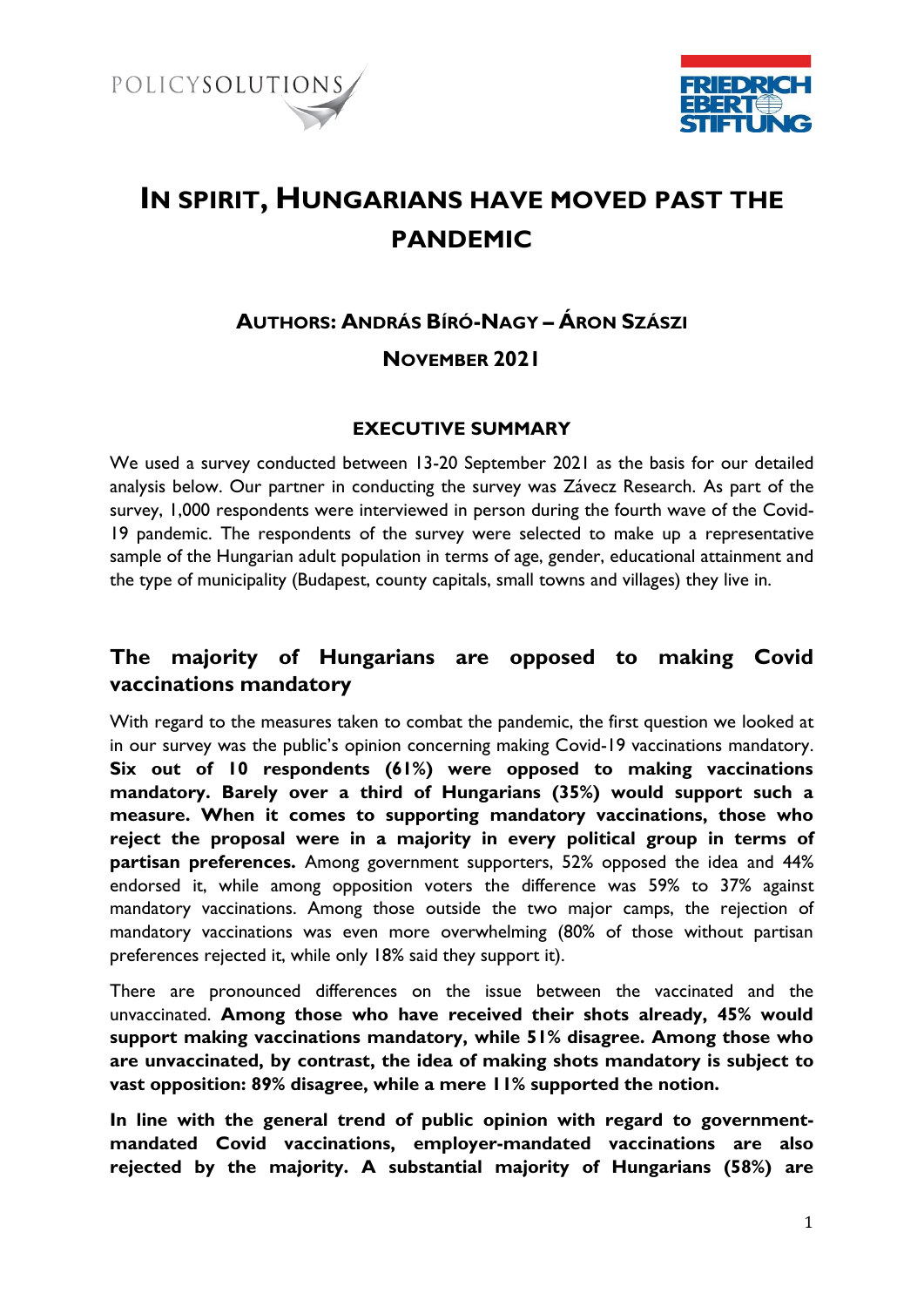

**opposed to giving employers such an authority, while relatively few respondents (38%) would endorse such a measure. In this area, too, we found a major difference in the attitudes of those who have received their shots already and those who are unvaccinated.** While among respondents who are already vaccinated, the proportion of those who support employer mandates (47%) is almost as high as the share of those who reject it (48%), among the unvaccinated a mere 15% agree with the idea while 83% reject it.

The difference between the views of those who are actively employed and those who are unemployed is higher than the poll's margin of error. Among those who are employed, 36% support the idea of employers having the option of requiring their employees to be vaccinated, and 60% are against it. Those without a job, by contrast, are more accepting of employer-mandated Covid-19 shots, with 42% for and 53% against it. In other words, those who are employed are six points more likely to reject employer-mandated vaccinations than the unemployed.

#### **On both these questions, women, respondents over the age of 60, as well as those with higher educational attainment were more likely to be in favour of mandatory vaccinations.**

Hungarians are sceptical not only when it comes to making vaccinations mandatory, but even concerning measures that extend positive incentives to those who are willing to receive the Covid-19 shots. This is what emerged from the responses to our questions in which we asked whether respondents would support the introduction of a vaccine lottery based on the Slovakian model. **Even though the early experience in Slovakia suggests that this policy was popular and successful, in Hungary more than twice as many respondents (62%) were against it than in favour of the vaccination lottery (30%).** The unvaccinated would not be impressed by such a possibility, either: a mere 13% said they thought this was a good idea, while among the vaccinated this ratio was 37%.

### **As compared to the time of the third wave, support for hygienerelated protective measures has fallen**

We also asked survey respondents to what extent they would support a potential decision by the government to order the re-introduction of mandatory hygiene requirements even once the Covid-19 pandemic has subsided, for example during the flu season. We had asked the same question in the survey we used to compile our 2021 March study entitled *Covid-19 and Crisis Management*, which allows us to compare how the opinion of the Hungarian public has shifted between the third and the fourth waves of the pandemic.

**The most popular hygiene measure in autumn 2021 is still the one requiring stores to install hand sanitising points for customers. At the same time, as compared to six months ago, there has been a 10-point drop in the share of those who think this is a good idea.** In March seven out of ten respondents thought this was a good idea, while in September only six out of 10 agreed.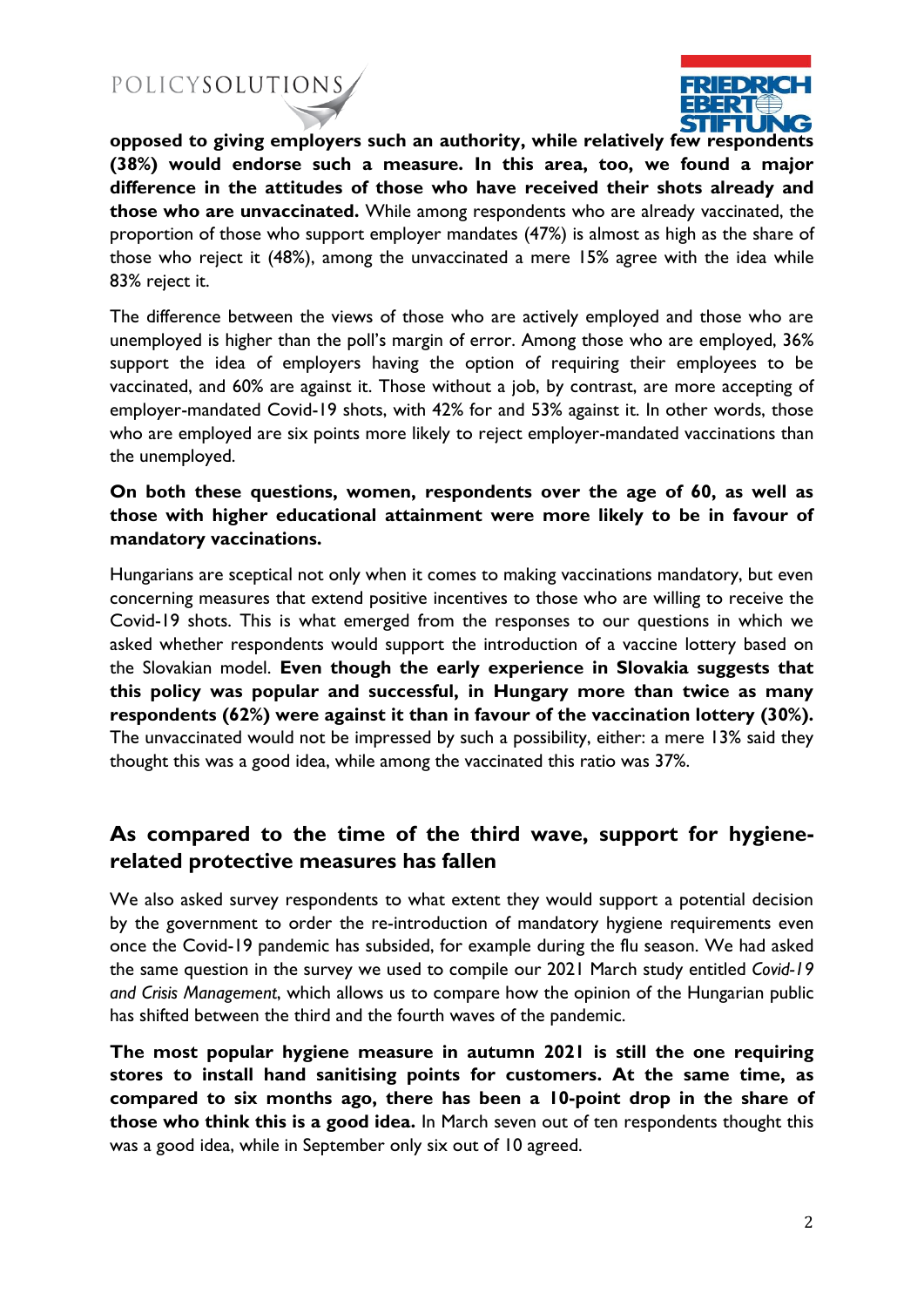



**There was a sharper drop still in the ratio of those who endorse the renewed introduction of a mask mandate.** During the fourth wave of the Covid-19 pandemic, the majority said that masks should not be required on public transportation (45% vs. 53%) or in stores (41% vs. 57%). This is all the more striking because at the beginning of the third wave, the majority had still favoured mandatory mask-wearing (by a ratio of 58% to 40% in public transportation and a ratio of 54% to 44% in stores).

Based on the answers we can ascertain, therefore, that roughly half of the Hungarian public accept the usefulness of general hand-sanitation and mask-wearing requirements. **At the same time, there has been a marked decline in the number of those who believe that it would be useful to temporarily make these mandatory once again to prevent other diseases from spreading. In other words, we observed a "collective forgetting" of sorts when it comes to pandemic prevention measures. In part, this likely owes to popular fatigue stemming from the constant "state of alertness" and the prevention mode that social life has been in, and people appear to consciously wish to leave behind the experience of the pandemic, its lessons included.** At the same time, this may also stem from a growing sense of general health security among the public in the wake of the successful mass vaccination drive. **We also saw a consistent trend that correlates with age: among those over the age of 60, support for the subsequent reintroduction of the various hygiene measures we asked about was higher than in the rest of the population.**

### **A quarter of Hungarians experienced mental difficulty in coping with the last one and a half years of the pandemic**

In our research we also investigated the lasting mental impact of the pandemic on the Hungarian public. **Nearly three-quarters of our respondents (73%) did not experience a problem when they returned to a life without the lockdowns, while slightly over a quarter (27%) said that this transition has not been easy for them.**  The public was roughly divided in half between those who wanted to quickly catch up on experiences they had missed out and those who were not as keen to resume life as before. Four out of ten respondents realised during the pandemic that they wanted to spend more time at home, while for the majority (six out of ten respondents) this was not the case. On the whole, our survey showed that the majority of Hungarians had not experienced mental difficulties in coping with the past year; **a sizeable minority, however, was traumatised by the pandemic. After the long period of isolation and seclusion, many feel uncomfortable in large company (29%) and many said they feel that they need mental assistance (28%).**

**The share of those who were no longer accustomed to large company was especially high among Budapest residents: four out of ten people in the capital said this was typical.** Thirty percent of the respondents in small towns, 25% of those in villages and only 22% of the populations of larger towns (the so-called county seats) said they felt uncomfortable when meeting a larger company after the long period of seclusion. In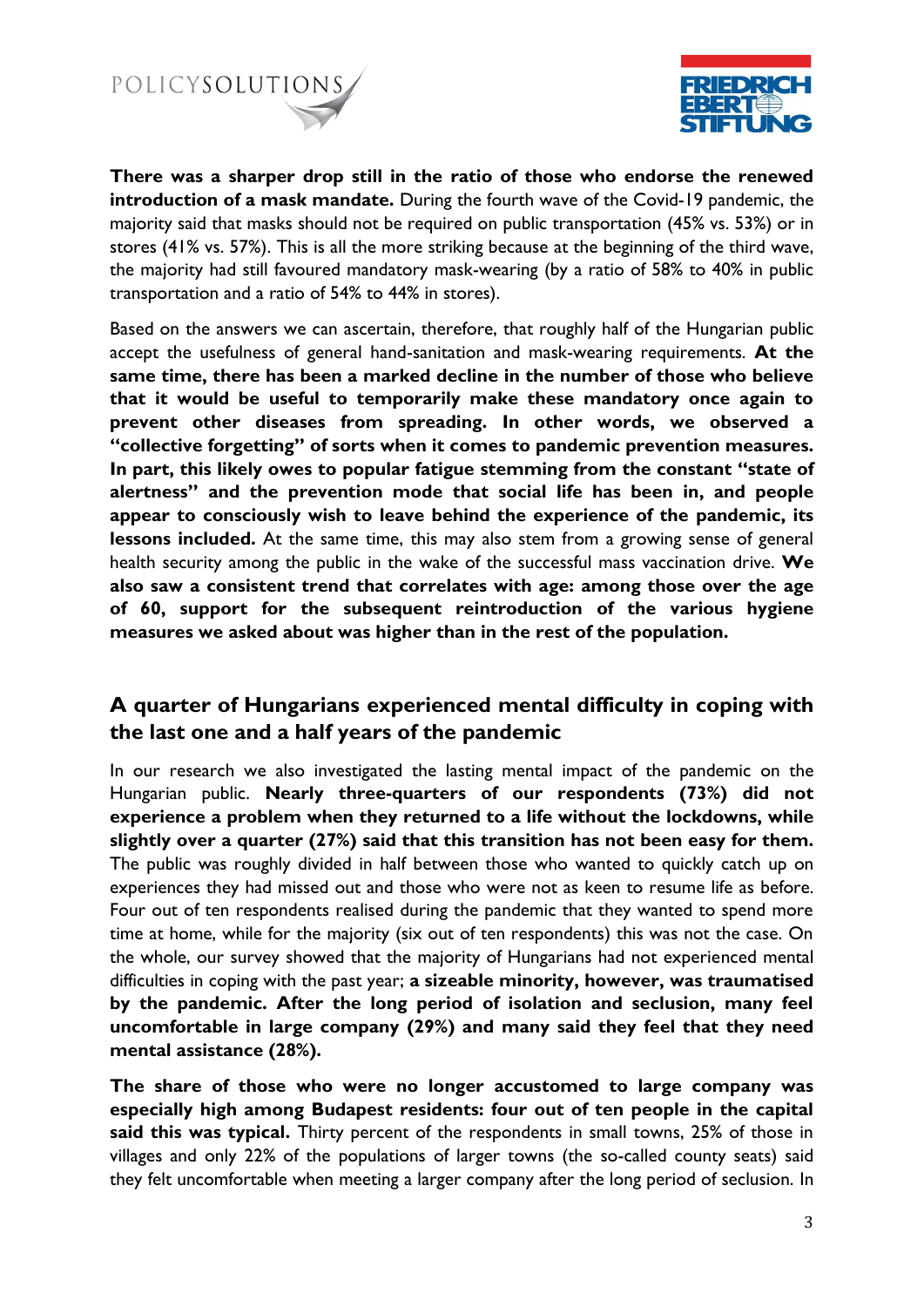

the elderly segments of society, the share of those who would like to make up as quickly as possible for the things they have missed out on during the pandemic tended to be significantly lower. While the absolute majority of those under 40 said so (with a range of 58% to 60% in favour in these different cohorts), among the older cohorts typically only a minority feel this way (between 42% and 48%).

It is only in Budapest that the majority have come to the realisation that they want to spend more time at home: 60% of the residents of the capital felt this way. In smaller towns, this ratio was 39%, while 33% of village residents and 31% of the population of county seats said they longed for more time at home after the quarantine, too. The pattern of mental anguish suffered as a consequence of the lockdowns is most pronounced when we look at its distribution by the respondents' place of residence. Forty-five percent of Budapest residents feel they need some help to mentally process the recent period. In smaller municipalities, only half as many of the residents indicated the same. In small towns the share of respondents who said that they need mental assistance was 27%, in villages it was 24%, and in county seats it was 19%.

### **Hungarians' economic outlook is less pessimistic during the fourth wave than it had been during the third wave**

Similarly to our spring research, we dedicated a separate bloc of questions to surveying how Hungarians have been affected by the economic crisis wrought by the pandemic. **In the intervening six months, the share of those who reported experiencing some hardship has halved: whereas in March 39% of respondents had reported some deterioration in their financial circumstances, in September only 20% said the same. The share of those who experienced an improvement over the most recent period has remained unchanged, although they make up a mere 2% of respondents.** In September, the share of those who did not experience any changes (78%) was significantly higher than it had been six months earlier (59%). As compared to opposition voters (24%), pro-government respondents were especially less likely to report a deterioration in the financial situation of their household (15%). Those without partisan preferences were more likely (19%) to experience some level of financial distress than government voters but less likely to do so as compared to opposition supporters.

People are a tad bit more positive in assessing their financial situation when juxtaposing the current situation with the state of affairs six months ago, during the crisis, rather than the time before the pandemic began. Almost a fifth of respondents (17%) indicated that their financial situation had deteriorated, while 79% did not experience any changes. **Yet, the limits of the consolidation that set in after the re-opening in the spring was reflected in the fact that a mere 4% of respondents said they experienced an improvement** – that is not a real surge in light of the fact that the base of comparison was the low-point of the crisis.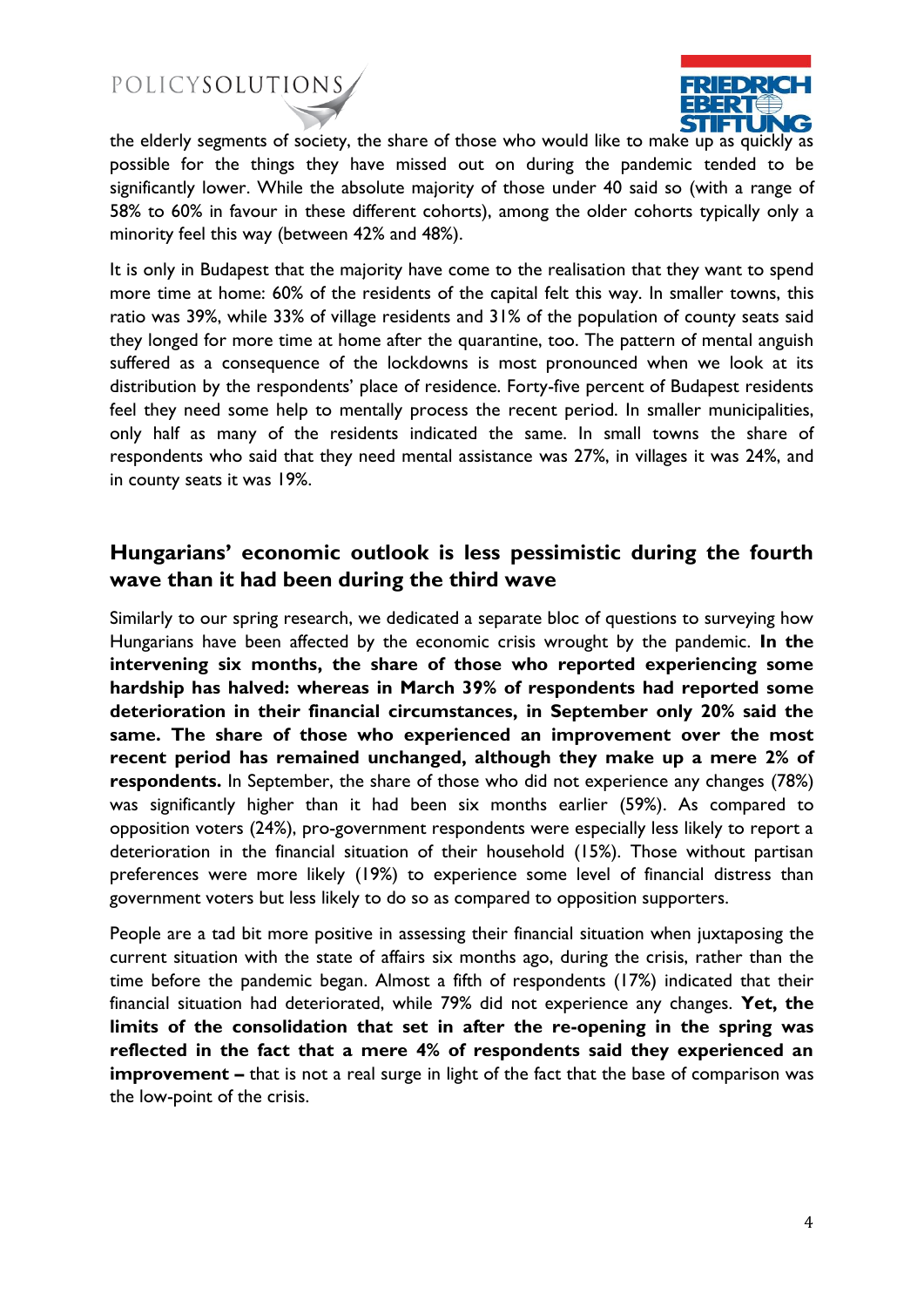



#### **Budapest residents and families raising children were hardest hit by the crisis**

**Budapest residents were most likely to report a drop in their income (27%), while the share of respondents who were least likely to experience this was highest in small towns (16%). The proportion of those who had lost their jobs was also highest in Budapest (11%),** while in county seats and villages fewer people lost their jobs (8% in each type of municipality), and the share of those who were laid off during the pandemic was lowest in small towns (6%). **The difference between the capital and the smaller municipalities is another piece of evidence to show that the economic downturn wrought by the pandemic has led to a recession which is concentrated in the country's economic centre,** especially since it hit the service sector disproportionately hard. Our data reaffirm the values we measured during the third wave earlier this year.

**When it came to the respondents' assessment of how their households are doing financially, we found a difference in excess of the survey's margin of error between the responses of those who have children and those who have none.**  Respondents in the latter group were five percentage points (18%) less likely to say that their financial situation had deteriorated since the start of the crisis than those who live with a child under 18 (23%). We found a similar trend when it came to joblessness: those who raise children were twice as likely to have lost their job (11%) than those without children under the age of 18 (6%).

The differences between men and women, between those with different educational attainments and between age groups were mostly negligible and within the margin of error on many issues. That is all the more striking because in our survey in the spring of 2021 those under 60 and those between the ages of 30 and 39 had been far more likely to experience a decline in the financial situation of their household, and the same was true for those with lower educational attainment. **In other words, not only had the respondents' assessment of their personal financial improved between March and September, but the inequalities between the various demographic groups has declined substantially.** 

#### **Very few respondents expect further economic difficulties in the next one year**

In addition to looking at the retrospective assessment of Hungarians, we also looked at Hungarians' expectations with regard to the future of their financial situation. **Nearly a quarter of Hungarians (24%) said they were optimistic, and far fewer were gloomy, with only very few respondents (6%) expecting a further decline. Six out of ten respondents do not expect their financial situation to change in the future (62%).** Unlike with regard to the assessment of the recent past, the differences between pro-government and opposition respondents were far less pronounced when it came to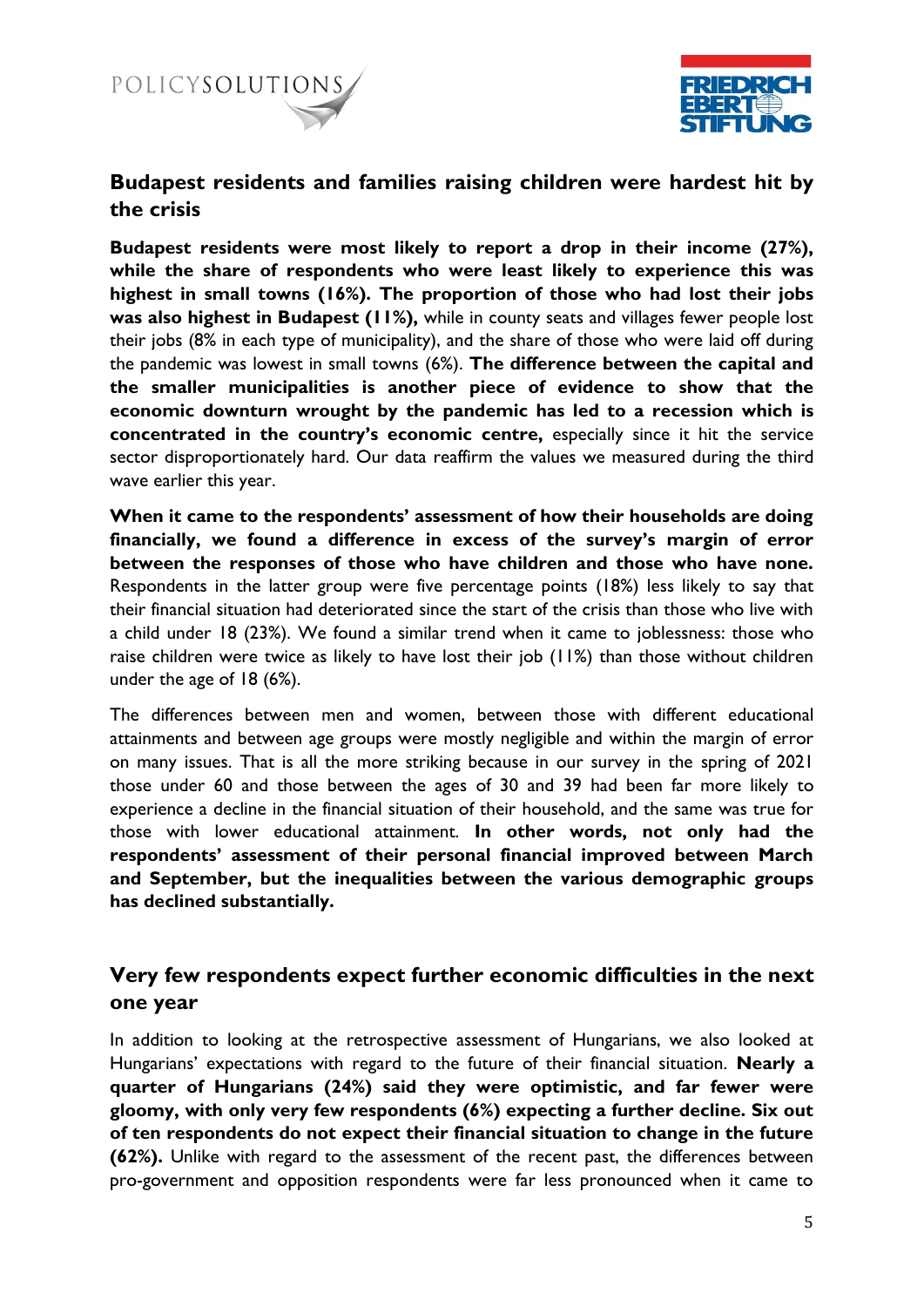

future expectations. In both groups roughly a quarter of the respondents were optimists (27% and 25%, respectively). By contrast, optimists were significantly less common among those without a party preference (18%). Respondents were most likely to be optimistic in Budapest (33%), followed by respondents in small towns (26%), in villages and in county seats (19% each). Those with a neutral outlook were in an absolute majority in all of these demographic segments (54%-65%). There were very few pessimistic respondents in the capital (2%), slightly more in the cities/large towns (6-7%), while every tenth respondent in the villages was pessimistic with regard to the outlook for the following year (10%).

### **The crisis management score of the Orbán government is still mediocre**

In September 2021 Hungarians gave the government's healthcare measures a middling score (3.2 points on a scale from 1-5), which is a 0.2 improvement over the average score in March (3.0 at the time). **This means that even the extraordinarily high Covid-19 fatality rate in international comparison has failed to put a dent in the public's assessment of the Orbán government's healthcare response.** As is well-known, the pandemic proliferated especially wildly in Hungary during the third wave: by March 2021 Hungary had registered 15,000 coronavirus fatalities and that number doubled during the spring.

The underlying political stance of the respondents continues to dominate their assessments of the situation. **Fidesz supporters awarded the government a high score of 4.1, opposition voters gave it a barely passing score (2.4) and those without a partisan preference had a middling assessment (3.1 points).** Among the various age groups, those over the age of 60 gave the government's healthcare crisis management the best score, an average of 3.4.

Hungarians also gave the economic crisis management a middling score (3 points). This, too, marks a slight improvement over the government's assessment since the spring (0.2 points). **We found the same pattern we had observed in the March survey in September, that is Hungarians' assessment of the government's management of the healthcare crisis was a tad better than their view of the economic crisis management.** The gap between political groups was once again pronounced: progovernment voters awarded it a high average score (4 points), opposition voters a barely satisfactory score (2.2 points), while those without a party preference gave a mid-range score (2.8 points).

We also asked Hungarians whether the government had done enough to protect jobs and incomes. **An absolute majority of the respondents (55%) said they think the government's job protection and social measures were inadequate.** Four out of ten respondents (38%) said that the government had done enough in this realm of life. As compared to March, there was a mere 4 percentage point increase in the share of those who professed to be pleased with the government's efforts in this area, while there was a commensurate decline in the share of those who were dissatisfied.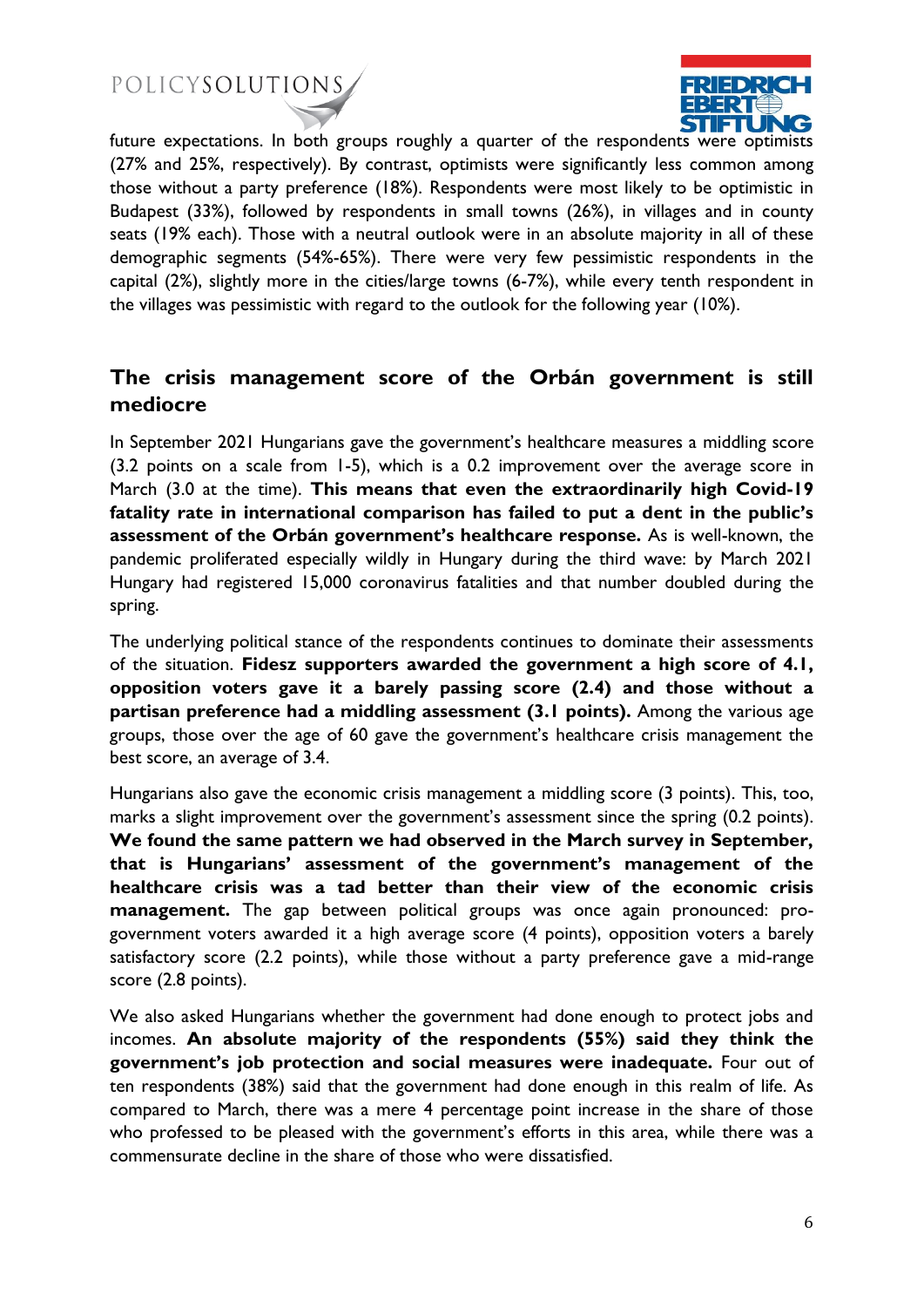



On this question, too, the political affiliation of the respondents had a significant impact on their assessment of the government. Seven out of ten government party supporters thought that the government job protection and welfare measures had been adequate. Nevertheless, a quarter of Fidesz supporters (24%) assessed that the government had not done enough to protect jobs and incomes. **Over half of those without a party preference (56%) were dissatisfied, while a third (32%) were happy with the government on this issue. However, while a mere 12% of opposition supporters were happy with the government's crisis management, 83% found it wanting.** 

## **Mapping the Hungarian public's perception of the most pressing issues in autumn 2021: making ends meet tops the list, migration, LMBTQ issues and climate change rank low on the list of priorities**

We also surveyed the issues that most intensely preoccupy Hungarians in autumn 2021. As a new component of our survey, in September we introduced the claim that "there is too much homosexual propaganda" among the social issues that we asked respondents to reflect on. The option to choose this answer did not appear in our previous survey. However, it allows us to investigate what impact the government's negative campaign against the LMBTQ+ has had on public perceptions and Hungarians' sense of the problems that their society faces.

**The top three items on the list of problems mentioned by Hungarians has been essentially unchanged since the third wave of the coronavirus pandemic. In the fall of 2021, the problem of the high costs of living continues to top the list (mentioned by 47% of respondents). This was followed by low pay in second place (46%), and the low quality of healthcare services in third place (38%).** In line with the trend we observed in previous years, Hungarians continue to see the state of their healthcare system as a major problem. At the same time, it is striking that a year and a half after the onset of the coronavirus pandemic, the view of the majority of the respondents was primarily shaped by the financial/subsistence aspect of the crisis.

**An important change is that corruption has moved from sixth place on the list of top concerns in March into fourth.** The explanation may be that on account of the heavy focus on the issue during the opposition primary campaign, the criticisms of the Hungarian government have become more intense in Hungarian public discourse, and these often centre on corruption affairs. Opposition parties and prime ministerial candidates have begun competing on the question of who will go furthest in "holding Fidesz accountable". **The high cost of housing has also moved up on the list: form its tenth place in March in jumped into seventh place in September (17%).** The increased mentions of housing difficulties presumably owe to real market trends: based on the statistics of the Central Statistical Office, after a period of stagnation housing prices have begun to rise again.

**In an indication that Fidesz's long and intense anti-migration campaign is beginning to run on empty, only 10% of Hungarians ranked immigration as one**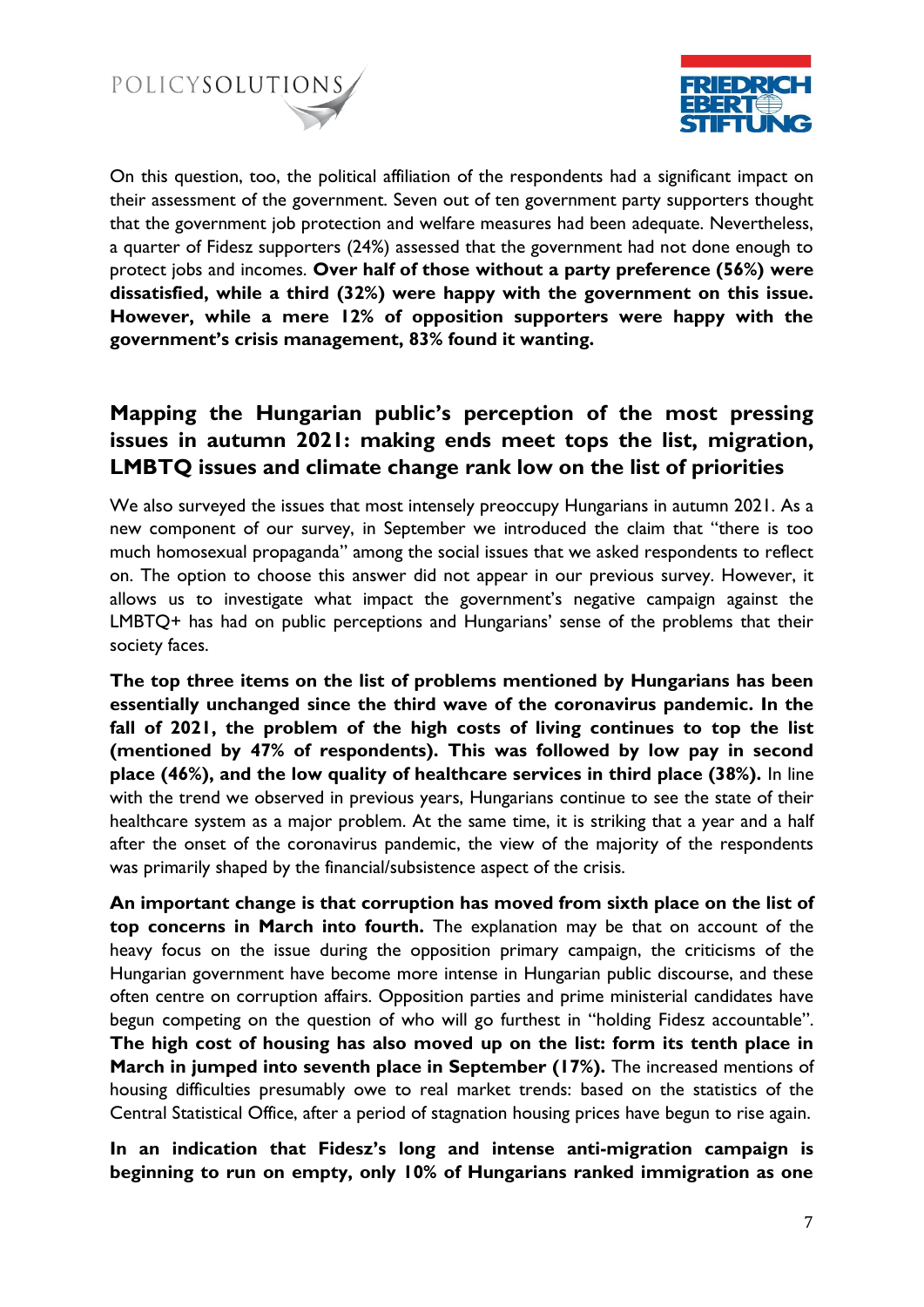

**of the top concerns in Hungary. It was only in 13th place on the list of major concerns. The limits of the Fidesz communication campaign that seeks to portray sexual minorities as a threat was evident in the fact that even fewer respondents mentioned "homosexual propaganda" than migration (8%).** The ratio of the mentions of the environmental and climate crisis was similar (7%), as this issue has dropped six places in as many months. On the whole, we can assert that people do not tend to be preoccupied with those issues, dangers and enemies that political communication has harped on in recent months – Hungarians tend to be focused on making ends meet rather than the end of the world.

**The high costs of living, low pay and the low quality of healthcare were the top three most often-mentioned concerns among all, pro-government and opposition voters as well as respondents without a partisan preference.** The only difference we found between these groups was in the respective positions of these issues among the top three issues. While for pro-government voters and those without a party preference the costs of living ranked first, among opposition voters low pay was the top concern.

There are also some more pronounced differences between the political groups, however. **While almost half of all opposition supporters mentioned corruption (48%), only a fifth (21%) of respondents without a partisan preference saw it as a top concern, and only every tenth pro-government voter saw it as a major problem.**  The situation of democracy is another issue that is far more likely to worry opposition voters (14%) and those without a party preference (12%) than pro-government voters, who were least likely (5%) to mention it as an issue.

**Fidesz voters were most likely (17%) to mention migration as one of the top concerns for Hungarians, while for opposition voters and those without partisan preferences immigration was near the bottom of the most often mentioned pressing concerns (4% and 3%, respectively). "Homosexual propaganda" was a far more important issue for government party supporters than for the rest of the Hungarian public, but even so it ranked only tenth among their most often voiced concerns (12%).** Those without a party preference were only half as likely (6%) to mention it, while among opposition supporters "homosexual propaganda" was the least frequently mentioned topic (3%). As compared to the other groups, those without a partisan preference were more likely to refer to the low quality of education: 14% of them mentioned this problem, while among opposition supporters it was only raised by 9% and only 7% of Fidesz voters saw it as a major issue.

### **The vaccine sceptics are most likely to be afraid of the long-term side effects of the vaccinations**

We devoted a distinct bloc of questions to survey the views of the Hungarian public towards the Covid vaccines. **A quarter of the respondents (24%) said that they had not yet received a shot. Seventy-two percent of respondents said they had received one of the vaccines.** According to the official statistics, 69% of the adult population had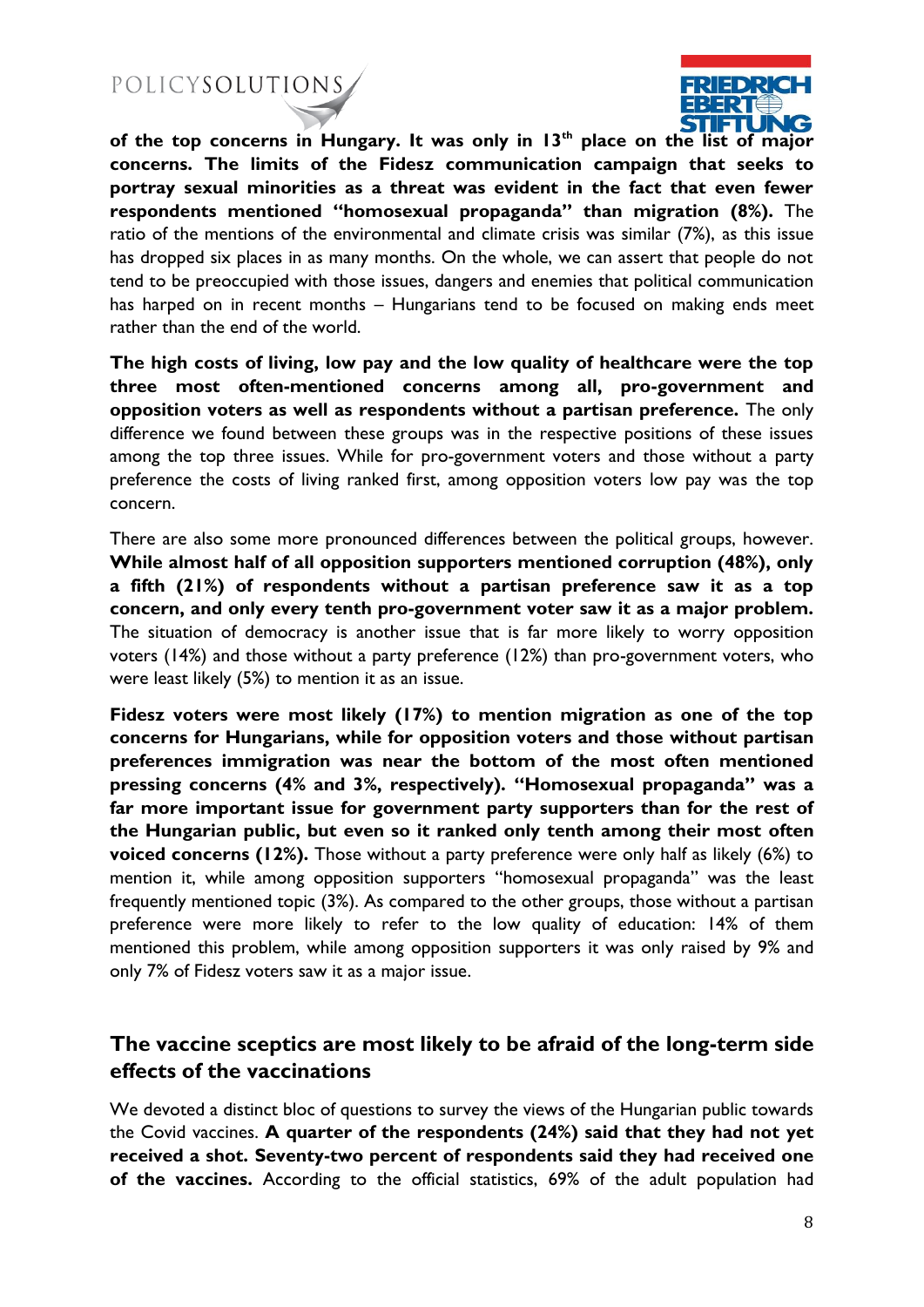

received at least one shot of the Covid vaccines at the time of our survey, which indicates that the vaccination rate measured by our survey was only 3 points off as compared to the official government statistics.

We asked those respondents who had not been vaccinated at the time of the survey why they had decided not to get a shot. Respondents were offered a menu of options, and they were also free to mention reasons outside those offered in the survey. **Unvaccinated respondents were most likely to say that they were afraid of the long-term side effects of the Covid vaccines (55%). Roughly a third of the respondents said they harboured doubts about the effectiveness of the vaccines (30%). Every fifth respondent said they were afraid of its short-term side effects (19%).** Those who justified their decision not to get vaccinated by saying that they were not afraid of being infected with the coronavirus were slightly fewer in number (16%). Other reasons for not taking up vaccinations were mentioned by 8% of respondents.

### **Only a third of those who are vaccinated plans to get a third booster shot**

We asked respondents who had already received their first vaccinations whether they were planning to get their third booster shot (or the second one for those who had received the one-dose Janssen vaccine). **Only a third of respondents plan to avail themselves of the third vaccine or have already received it. Over half (54%) of all vaccinated Hungarians do not plan to get the booster shot.** Fourteen percent of all respondents did not provide any substantial response to this question, presumably because they have not made up their minds yet.

The respondents' views towards the third vaccine were in obvious correlation with their age. **In the older age groups, the share of those who plan to refuse the booster shot was distinctly lower.** While 68% of respondents under the age of 30 do not plan to receive another shot, among those over the age of 60 this was only true of 42%. Only 13% of the youngest cohort plans to get a third vaccine and only two percent among them have already done so. By comparison, among the oldest respondents, 31% said they were planning to do so and 14% had actually already received it.

We asked those respondents who were planning to get a booster shot or had already done so what vaccine they would choose or had chosen. **An absolute majority (52%) of respondents opted for the Pfizer vaccine.** The other vaccines all received a roughly equal share of the remaining mentions (between 5% and 8% each), except for Janssen, which was rarely mentioned (1%). **Pfizer was an exceedingly popular choice – in fact the most popular one – also among respondents who mentioned having received the Sputnik or the Sinopharm shots in the first round.** At the same time, another frequent pattern was that many prefer the third vaccine to be the same as the first two they had received.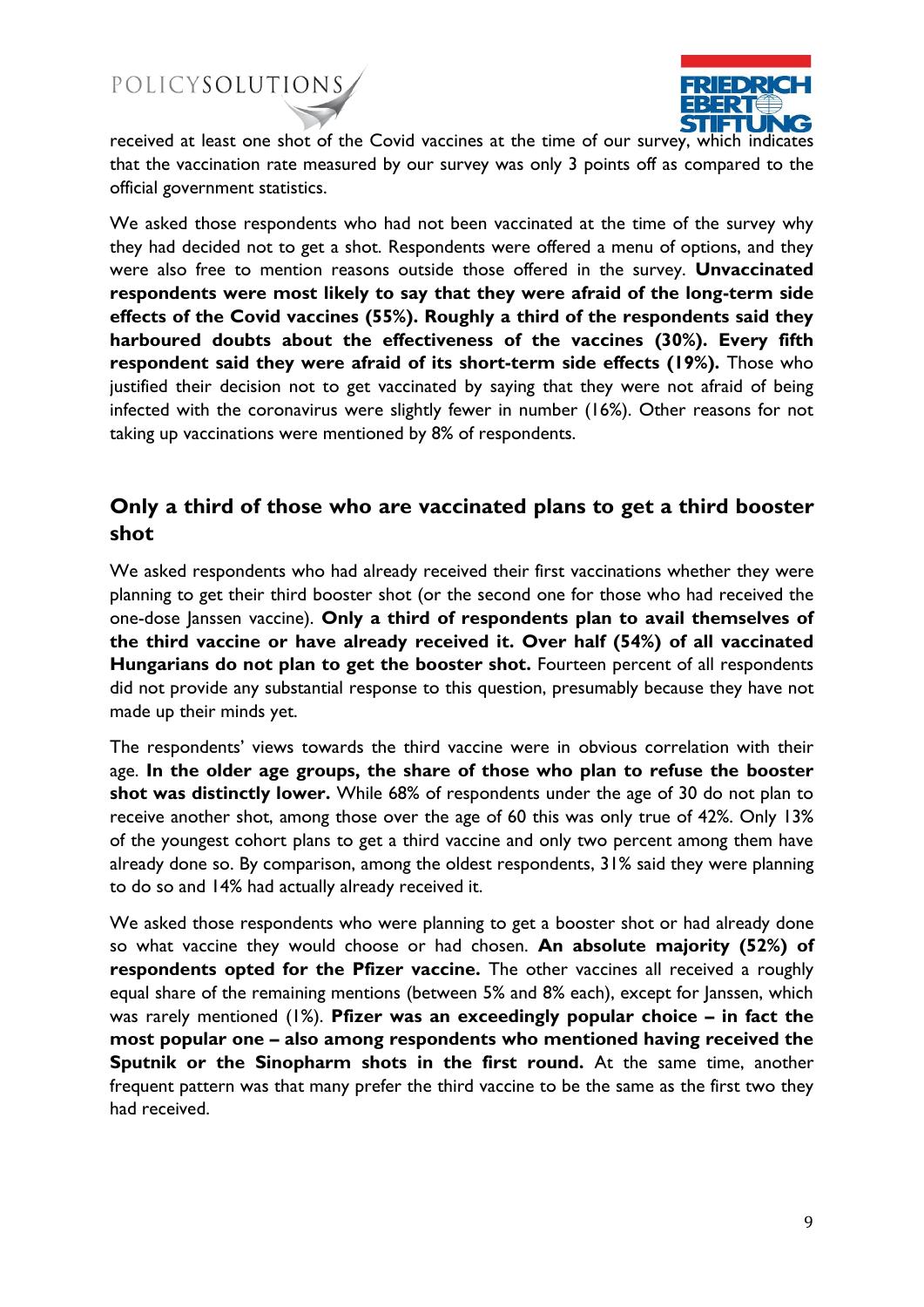



#### **The number of virus-deniers and conspiracy theorists has increased**

We also looked at the prevalence of Covid-related conspiracy theories in Hungary. We had asked respondents about these theories at the start of the third wave of the pandemic, too.

**Although there has not been a change in the ranking of the various theories in terms of their popularity, we found that in our later survey in autumn more people believed in all of the theories we looked at than had been the case in our spring poll.** In September, too, the claim that *"China deliberately set the coronavirus loose on the world to become the leading global power"* was the most commonly shared conspiracy theory. Every tenth respondent fully embraced this theory, while 28% lean towards it. A slight majority of respondents (52%) reject it outright or lean towards a sceptical view. As compared to six months ago, there has been a six-point increase in the share of those who agree with this theory.

The theory arguing that *"the pharmaceutical companies had developed and set the coronavirus loose to be better able to sell their medications and vaccines"* ranked second on the list. A third of Hungarians (33%) agreed with this theory, although a clear majority (57%) reject it. The share of those who accept this theory has grown by two points since the spring.

The third most popular conspiracy theory posits that *"the coronavirus vaccine may cause infertility, and its hidden goal is to control population growth".* The majority disbelieves this theory somewhat or completely (58% of all respondents), while only a quarter of the Hungarian public accepts it (25%). **At the same time, it is important to add that there has been a significant increase (nine points) in the share of those who agreed with this particular theory.** This rising trend and the high share in the proportion of those who did not respond to this theory also reflects that many harbour massive fears about the potential impact of the vaccines on fertility.

The second least widely shared of the conspiracy theories we investigated was the notion that *"the coronavirus does not exist, it's fictitious".* Only two percent of respondents said they were sure that this was the case, while a further 19% said they were somewhat sure that the virus does not really exist. The overwhelming majority (72%) reject this theory somewhat or completely. **Nevertheless, over time the trendline is disconcerting. Since the beginning of the third wave the share of those who are virus-deniers has increased by nine percentage points (a near doubling):** in March, only 1 percent had been sure that the virus was not real while 11% were somewhat certain that it does not exist.

The least common theory is still that *"the anti-Covid vaccines are used to implant microchips into humans".* In September, 17% were leaning towards the chip theory, while 2% said they were sure that it was true. The share of those who reject it was once again exceedingly high (72%). Over six months, the share of those who partially or fully embrace this theory has grown by four percentage points.